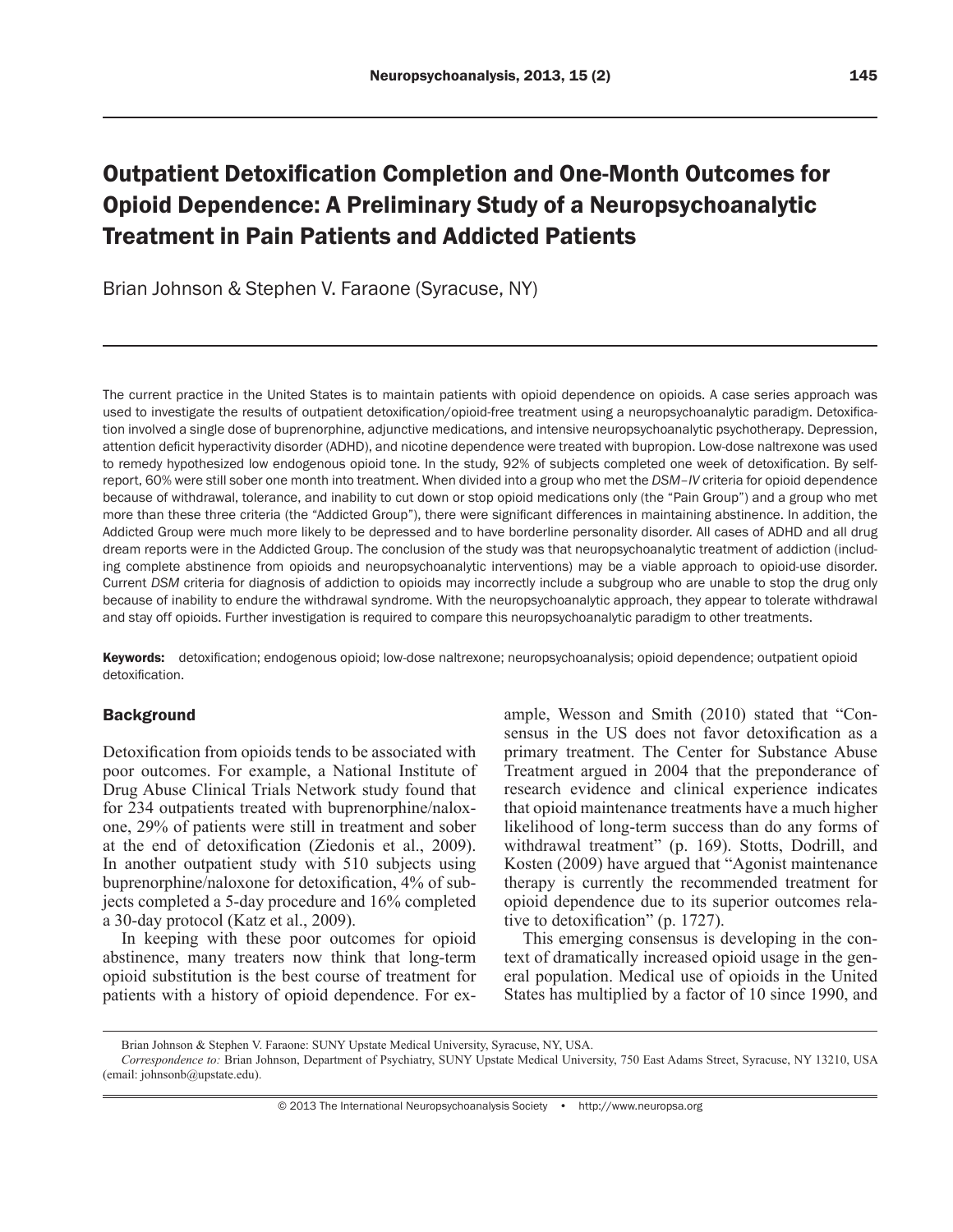more than 3% of all U.S. adults are now maintained on opioid medications for pain (Okie, 2010). Patients whose addiction began with prescription of opioids for chronic pain made up 50% of new patients entering methadone maintenance by the late 1990s (Brands, Blake, Sproule, Gourlay, & Busto, 2004). Of 113 patients presenting to an emergency department for refills of opioid prescriptions, 81% had risk factors for opioid dependence: depression, anxiety, a history of substance abuse, panic attacks, and posttraumatic stress and personality disorders (Wilsey, Fishman, Ogden, Tsodikov, & Bertakis, 2008). In summary, more and more patients are becoming addicted to opioids. Once addicted, they may continue opioid maintenance for years or for life.

The problem of opioid dependence is complicated by the fact that patients become addicted subsequent to medicating for chronic pain (Ives et al., 2006). Because of their added motivation to use opioids, chronic pain patients are difficult to detoxify. For example, a study of outpatient detoxification with buprenorphine in pain patients was shut down by its institutional review board because none of the subjects in the detoxification arm of the study could complete detoxification (Blondell et al., 2010). However, the difficulty of weaning pain patients off opioids may not be sufficient justification for long-term use if other alternatives are available.

Rather than accepting that all patients who have opioid dependence must be maintained on opioids indefinitely, we have piloted a novel approach to detoxification that may be of value. In 2009 the first author created a neuropsychoanalytic Addiction Medicine Service at SUNY Upstate Medical University. This service has successfully treated patients with addiction to opioids in the absence of chronic pain. However, the service also has been designed to have an embedded Pain Service because many patients with opioid dependence complain that they "must" use opioids for pain treatment. Therefore, without a way to fully evaluate or treat pain complaints, it would be impossible to deal with this justification for opioid use. Further descriptions of the treatment will be discussed under the "Methods" section.

We have previously categorized interventions in a neuropsychoanalytic therapy as treatment that integrates neuroscience-based interpretations, psychoanalytic interpretations, culturally competent clarifications phrased in a twelve-step idiom, and medication interventions (Johnson, 2009). Neuropsychoanalytic interpretations are designed to address issues that are dynamically unconscious—such as craving for alcohol, cocaine, food, and men with whom to use cocaine—and issues that are descriptively unconscious—such as the fact that nicotine or cocaine use might provoke craving for hydrocodone. In the case where the neuropsychoanalytic interpretations are descriptively but not dynamically unconscious, the information is also used in subsequent psychoanalytic interpretations, such as, "You know that inhaling nicotine is likely to make staying off hydrocodone harder. Why might you continue one addictive drug while trying to stay off another?"

In neuropsychoanalytic treatment of opioid withdrawal, low opioid tone during withdrawal is a central consideration, which is addressed both in terms of the individual state of the patient and also in the nature of relatedness with the therapist. We suggest that persistent low endogenous opioid tone might be a feature for some patients (perhaps as a preexisting factor before opioid dependence, or as a result of opioid use), resulting in persistent pain, anxiety, depression, and difficulty with relatedness. This low endogenous opioid tone might be an underlying cause for the distinction between autonomous depression and this particular form of "substance induced mood disorder" (Dakwar et al., 2011).

Normal baseline opioid tone may be necessary for a basic sense of well-being, and opioids may have an antidepressant effect (Stein, van Honk, Ipser, Solms, & Panksepp, 2007). A body of affective neuroscience evidence suggests that we need the unconscious positive feedback of endogenous opioid stimulation caused by social interactions to continue to engage in social interactions (Panksepp, 1998). This neuroscience formulation in no way excludes the psychoanalytic concepts of childhood experiences being repeated in a transference relationship, as described in Johnson's (2010) psychoanalysis of a man with heroin addiction. The goal of our neuropsychoanalytic interventions for opioid dependence includes an attempt to stimulate endogenous opioid tone through two routes: both with low-dose naltrexone, as explained below, and with human relationships propitiated by neuropsychoanalytic interpretations.

This report describes a clinical case series of this newly developed neuropsychoanalytic treatment of patients who had been maintained on opioids, whether for pain or because of addiction. The questions were:

- 1. Can we do any better with detoxification, or will we find that the consensus opinions cited earlier are confirmed? Once addicted to opioids, is it better for physicians to maintain patients?
- 2. Is there a difference between patients who are maintained on opioids for physical pain and patients who are addicted to opioids?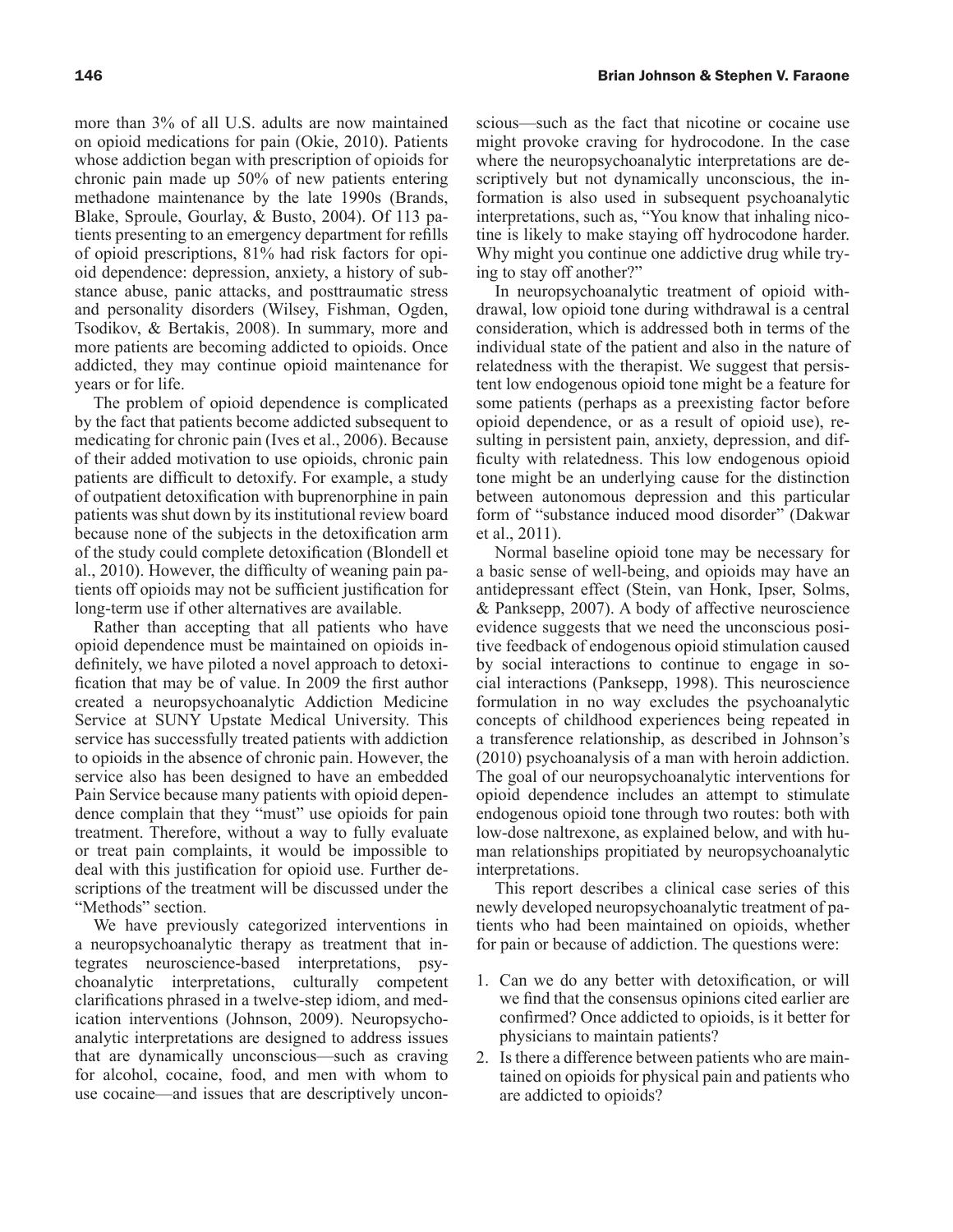3. What do we notice about patients who go through this process? Do they seem autistic when their dose of opioid is high? Do they become panicked during withdrawal, and, if so, is there anything we can do about it, or will they flee back to opioid use?

## Methods

#### Treatment setting

University Hospital is the main teaching hospital for the State University of New York Upstate Medical School, located in Syracuse. It provides tertiary care for an area about 160 kilometers from east to west and 300 kilometers from north to south. A referral base was built by performing hospital consultations on patients with addiction or pain, and by having the first author give grand rounds regarding neuropsychoanalytic concepts of addiction, pain, and endogenous opioid function for pediatrics, internal medicine, neurology, orthopedic surgery, anesthesia, rheumatology, obstetrics and gynecology, and emergency medicine at University Hospital and at a number of hospitals in the region. This resulted in referrals for both addiction and pain. Referrals were both local and from the wider catchment area. Trea tment offices were located in the Psychotherapy Division of the psychiatry building.

#### Subjects

The period under consideration in reporting results started in October 2010 with University Hospital's Institutional Review Board (IRB) approving use of deidentified patient information after subjects signed an informed-consent form. The study closed at the end of January 2012. Therefore, the statistics available for patients seen on the Addiction Medicine Service for 2011 should be representative of the subjects whose outcomes are reported here.

In 2011, there were 2,570 outpatient visits. The Addiction Medicine Service performed 326 University Hospital consultations, including 100 to the emergency department. This breaks down to about 11 outpatient visits per day, including 1.3 new patients and 1.2 consultations. The payer mix was 50% private insurance, 31% Medicaid, 16% Medicare, 2% Workman's Compensation, and 1% self-pay, suggesting that about half our patients were working and half were on public assistance.

During the period considered, there were 450 initial evaluations performed. A total of 50% of the patients

cited opioids as the main drug of choice; 31% cited alcohol as the main drug of choice; 19% cited other main drugs of choice, most commonly marijuana, cocaine, and benzodiazepines. This is a report of consecutive admissions of opioid-dependent patients who required detoxification at the start of their treatment. Every patient who was admitted to our outpatient service during this 15-month period, who signed an informed consent permitting their deidentified information to be used, and who underwent opioid detoxification at the start of their treatment, is included in this case series.

These results were further broken down into two groups. The first group was the only one to meet the *DSM–IV* criteria for Opioid Dependence (APA, 2000), by virtue of the following three criteria: tolerance, withdrawal, and inability to cut down or stop their opioid medications. These were Pain Service patients, who were almost universally grateful to have a way to come off their opioid medications, and thus they were categorized in the "Pain Group." The second group consisted of patients who were more commonly multiply addicted, using heroin, cocaine, and other illicit drugs. If they were only using opioid pain medicine, they would run out early, go to multiple providers to obtain more pills, or behave in life-threatening ways as part of their addiction. These patients were categorized in the "Addicted Group." Subjects were only included in this case series if they signed an informed consent. This resulted in there being 22 Pain Group subjects and 61 Addicted Group subjects.<sup>1</sup>

The age range of all 83 subjects in the entire group was 17–81 years, with a mean age of 38 years (*SD* = 15.23), and the gender distribution was 36 men and 47 women. The age range of the 22 Pain Group subjects was 26–81 years, with a mean age of 53 years (*SD* = 12.75), and the gender distribution was 9 men and 13 women. The age range of the 61 Addicted Group subjects was 17–60 years, with a mean age of 33 years  $(SD = 12.21)$ , and the gender distribution was 27 men and 34 women.

#### Treatment personnel

The Addiction Medicine Service was run as a neuropsychoanalytic training service. An administrator took intake calls and coordinated appointments. The first author taught two groups of trainees, a full-time psychiatry resident on a two-month rotation and a

<sup>&</sup>lt;sup>1</sup>This number is lower than the total intake of opioid-dependent patients because initially the service lacked a system to track whether subjects had signed their informed-consent form.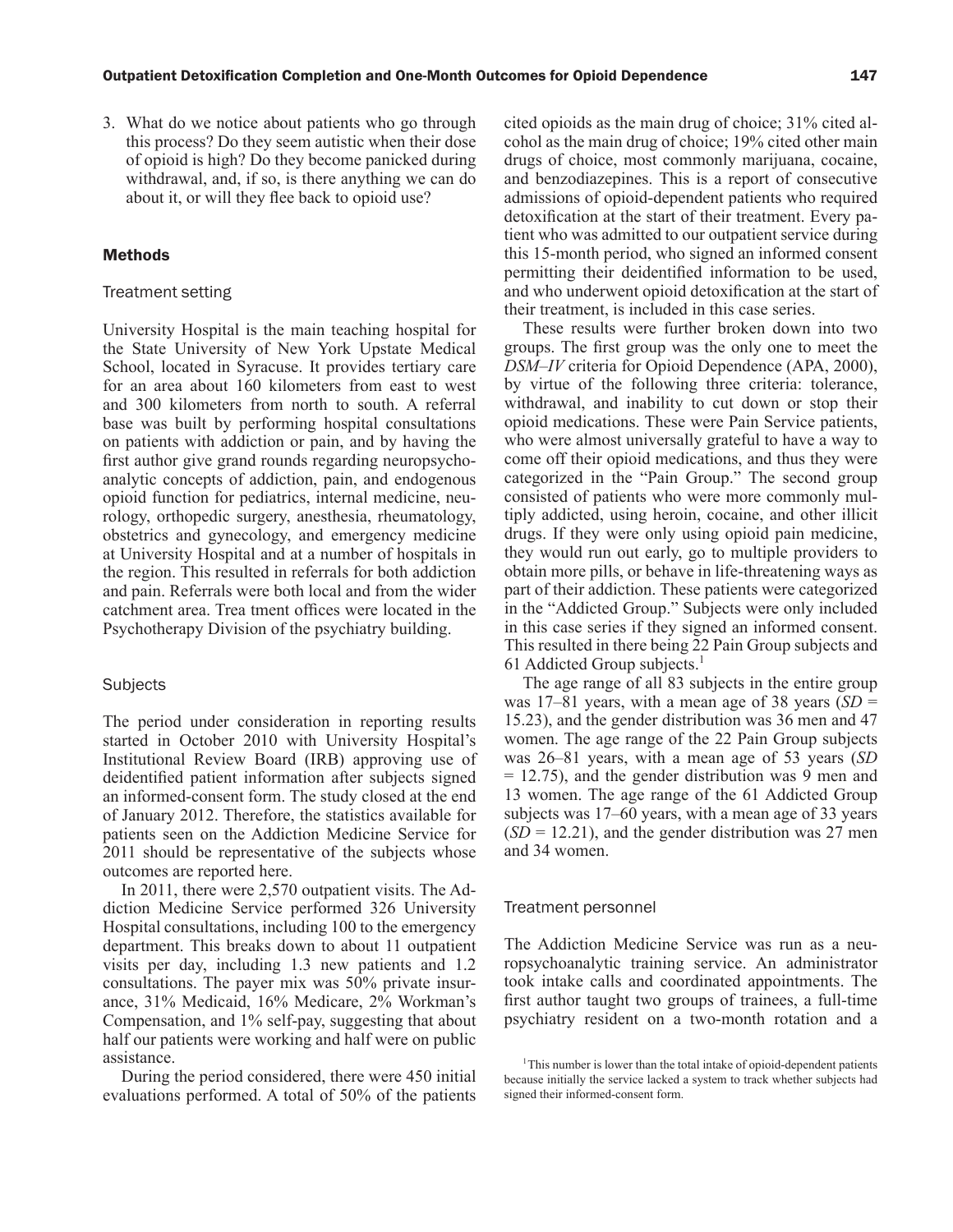variable number of medical students, most commonly 4, on third-year psychiatry clerkship for six weeks. All received a one-hour lecture on the first day that included an explanation of free association; a description of Kernberg's set of interpretations (clarification, confrontation, defense interpretation, and transference interpretation; Kernberg, Selzer, Koenigsberg, Carr, & Appelbaum, 1989); and an example of how to interpret drug dreams (Johnson, 2001). The training in neuropsychoanalytic treatment continued with eight hours of a seminar that considered various neuropsychoanalytic, neuroscientific, and psychoanalytic papers about addiction. Trainees were taken to an open meeting of Alcoholics Anonymous early in their rotation. The goal was for the trainees to see what happens at 12 Step Meetings as part of understanding the recovery culture.

#### Pain Service

One afternoon per week was organized as a Pain Service. The psychiatry resident and medical students were joined by a pain fellow who was undergoing a year of additional training in pain management after a residency, most commonly in anesthesia or physical medicine and rehabilitation. Patients were referred for intractable pain complaints irrespective of whether addiction was thought to be a consideration.

## Initial evaluation

New patients were required to bring with them a "sober support person"—anyone who cared about them. This requirement resulted in more honest histories, reaching out for help before arriving, having a second pair of ears to hear the proposed treatment plan, and the beginning of a social support system for recovery.

All new patients had a complete psychiatric evaluation that included the adult attention deficit hyperactivity disorder (ADHD) Self Report Scale and the SCID 2 borderline personality disorder screen, a Hamilton Rating Scale for Depression, and a Modified Mini-Mental Status Examination to look for cognitive impairment. A physical examination was performed with a focus on the sources of pain.

Tests were done to evaluate hyperalgesia as a possible indicator of underlying opioid-system dysregulation on the day the Pain Service met. The most common measure of opioid-induced hyperalgesia (OIH) is the CPT (Pud, Cohen, Lawental, & Eisenberg, 2006). The entire forearm is submerged in a tub of icewater, at 1°C, for as long as the subject can tolerate the pain. The

duration of submersion becomes a semi-objective measure of pain sensitivity. For example, Hay et al. (2009) found that CPT mean time for control subjects was 31 s, whereas for subjects maintained on methadone for addiction, or treated with maintenance methadone or morphine for chronic pain, the CPT mean times were all 18–20 s. This indicates that subjects maintained on opioids are more sensitive to pain. The CPT was mandatory for pain patients and was also administered when possible to the opioid-addicted patients.

Initial evaluations were performed by a trainee. Then the trainee, patient, and support person would be joined by the first author. The case was presented, further information was elicited from the patient, and the sober support person was asked to provide input and feedback about the evaluation, diagnosis, and treatment plan. The support person was invited to call or come back with the patient at any time. Ongoing involvement of the support person was variable, from only the initial visit to coming to several of the subsequent meetings. These repeat visits were usually restricted to a few minutes so that the support person's presence did not interfere with the individual psychotherapy. A group therapy was offered to sober support persons. However, a tiny minority of support persons went to our group therapy—run by another member of the psychiatry faculty. Neuropsychoanalytic therapy was begun the next day.

## Psychotherapy

The first author was present during all outpatient psychotherapy sessions for 5–20 min, depending on the number of patients being seen that hour, while the psychiatry residents and medical students spent a full 50 min. The first author might be considered the primary clinician, while residents and medical students functioned as neuropsychoanalyst extenders. The first author performed a combination of supervision and patient treatment during the time with the patients and their resident or medical student. The first author would model how to intervene.

Psychotherapy was daily for the first week of treatment, and then twice a week for the remainder of the treatment. Goals of treatment were achievement of abstinence, remission of any comorbid Axis I disorders, and engagement in a long-term process of recovery, most commonly frequent attendance at Alcoholics Anonymous or Narcotics Anonymous. Patients were usually anxious and vulnerable initially. The treatment was organized to put a "human envelope" around them: 12-step recovery, sober support person, and in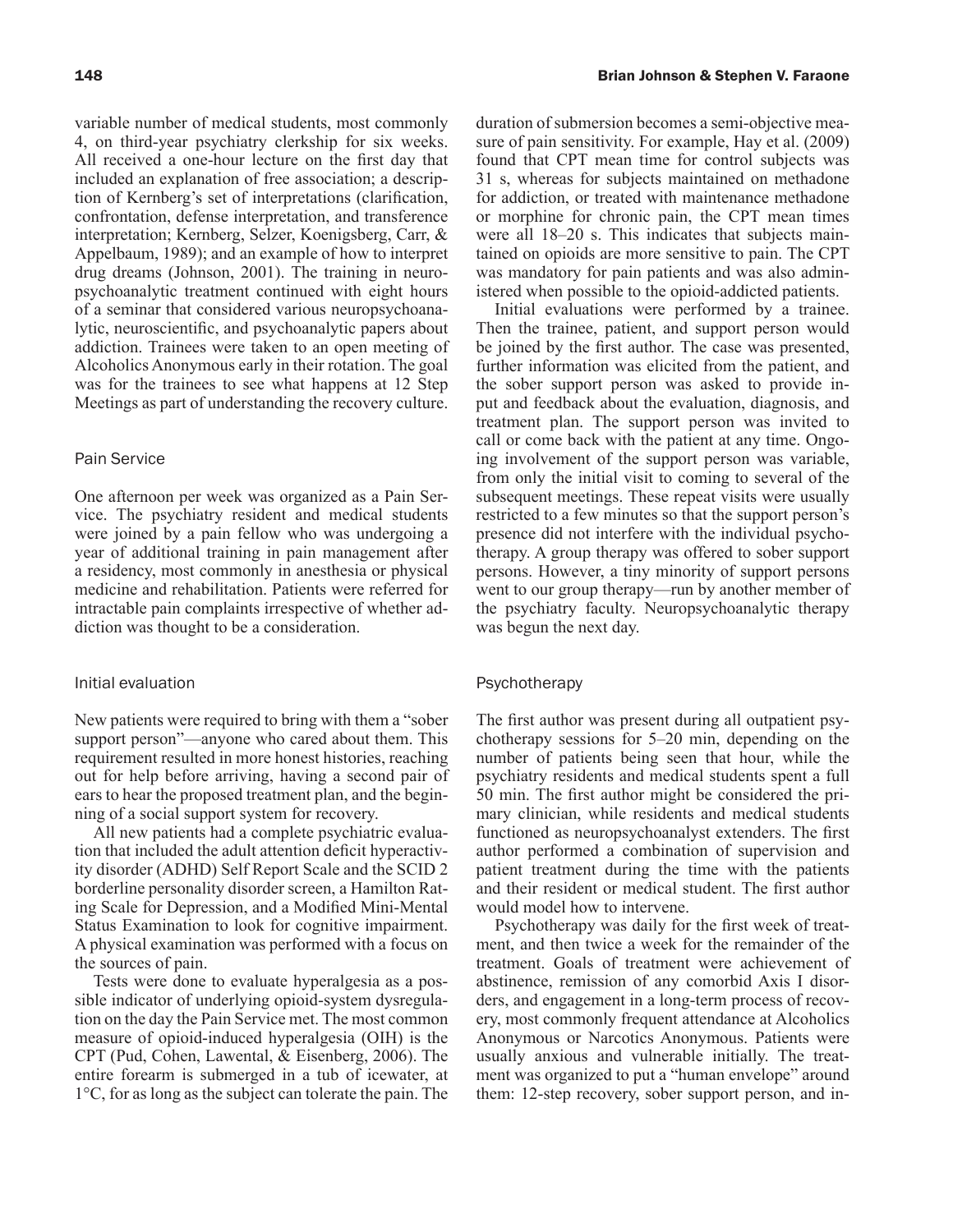tensive contact with the treatment staff. Patients who wanted longer-term psychotherapy were referred after initial stabilization.

Since relatedness was conceptualized as a core problem for every patient, difficulties in relatedness were brought to the attention of the patients from the beginning of treatment. Trainees were instructed to focus on relatedness. They were to listen to the news of the day politely and wait until the material began to show signs of intrapsychic conflict. Addiction was defined as the urgent wish to use the drug despite repeated harm. The denial system was defined as any idea that allows drug use despite the harm that ensues. Denial is a common unconscious defense deployed to allow the use of a drug known to be harmful, but avoidance, minimization, disavowal, and other defenses are common. The goal of the interventions was to help addicted patients understand their addiction, to address the denial system that might lead to relapse to opioid use, and to show patients how they became less emotionally related to the therapists during treatment.

#### Pharmacologic interventions

Patients who called for detox were asked to arrive in withdrawal. After the initial evaluation, if the addicted patient was found to be in opioid withdrawal, the patient and support person were sent to the University Hospital pharmacy for medications. When the patient and support person returned, a list of withdrawal symptoms was elicited. The patient took sublingual buprenorphine in front of the evaluator until the withdrawal symptoms went into remission, usually 24 or 32 mg.

Our approach for opioids follows a common detoxification strategy for alcohol of replacing a short-acting drug with an intense withdrawal syndrome by loading with a long-acting alcohol cross-tolerant benzodiazepine that attenuates the withdrawal syndrome. A onepage sheet of instructions described how to use detox medications. The first author's cell phone number was put at the top of the page with instructions, "Call day or night if you need help." The following five medications were taken as needed.

- *• Clonidine 0.1 mg* three times a day as needed to oppose the noradrenergic hyperactivity of withdrawal. The symptom target was anxiety.
- *• Dicyclomine 20 mg* four times a day as needed to oppose the acetylcholine-driven gut hyperactivity of withdrawal.
- *• Chlorpromazine 50 mg* four times per day as needed

for nausea or anxiety. This drug was seen as a complement to dicyclomine. It blocks dopamine receptors on the brain's chemoreceptor trigger zone that is responsible for causing nausea and vomiting when it receives messages from the gut. It is a major tranquilizer.

- *• Trazodone 100–600 mg* as needed for insomnia. The main action of trazodone for insomnia has to do with opposing excitatory 5-HT2A serotonin, H1 histamine, and alph-1 adrenergic receptors.
- *• Bupropion extended release 450 mg* used for at least one constituent of the commonly seen triad of ADHD, mood disorder, and nicotine dependence.

The single dose of buprenorphine approach used here was adopted from Kutz and Reznik (2001). It is quite different from the standard approach in the United States of shifting the patient to buprenorphine for a week or a month (Katz et al., 2009). We discarded that approach as conceptually flawed—making a patient physically dependent on buprenorphine ensures a long, miserable withdrawal syndrome that the patient must endure for about three weeks. We have found buprenorphine to be the opioid most difficult to detoxify patients from.

Medications were managed daily. Medications were taken more frequently than indicated above, or less frequently, or other medications were substituted according to patient response. Each patient's treatment became completely individualized. The withdrawal syndrome usually peaked about Day 5 and was mostly resolved by Day 7. The five medications above, or other medications that had been used for detoxification, could be continued if they were helpful, and otherwise were discontinued.

Methadone or buprenorphine dependence could not be addressed by the strategy of replacing a short-acting opioid with long-acting buprenorphine. For methadone users, methadone was tapered by 20 mg/day to 30 mg and was then stopped for five days with use of the five adjunctive medications above; finally, a single dose of buprenorphine was administered and the adjunctive medications were continued. For buprenorphine users, buprenorphine was simply stopped abruptly.

For patients with chronic pain, we demonstrated concern about the pain and recommended specific non-addictive approaches such as physical therapy, NSAIDs for inflammatory pain, tricyclic antidepressants and anticonvulsants for neurogenic pain, or referral through the pain fellows for procedures such as nerve blocks. We often asked the question, what is the pain trying to tell you? For example, we would often explain that arthritic pain was a result of asking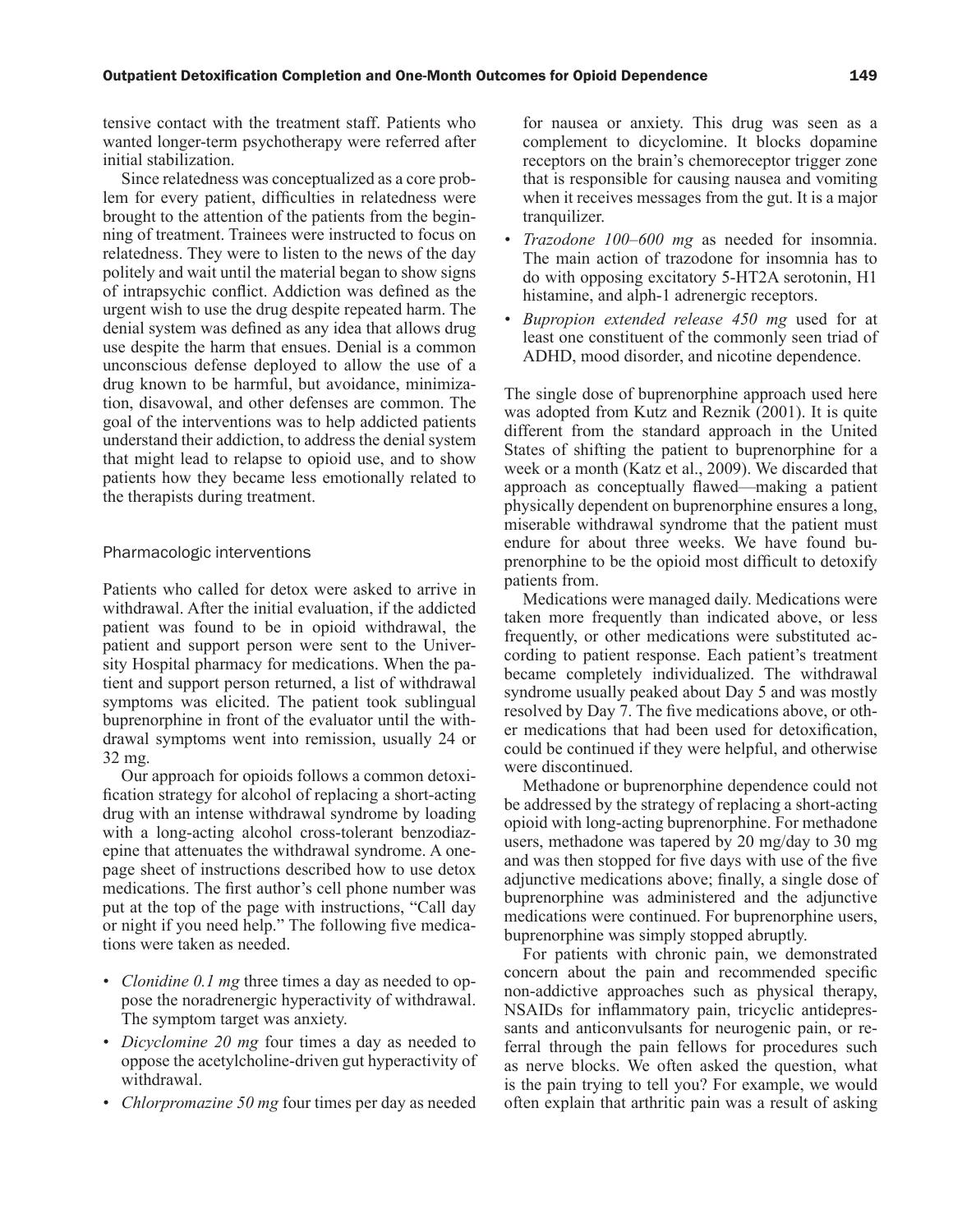the body to bear too much weight. We had a patient handout with information about a "sober diet" that explained how to lose weight. The psychotherapy might take up the question of why the patient ate unhealthy food and did not exercise.

#### Use of low-dose naltrexone

Low-dose naltrexone was administered to eliminate a hypothesized core reason for relapse (Koob & Volkow, 2010)—the persistent pain, anxiety, and depression of low endogenous opioid tone. The idea of using naltrexone originated with Brown and Panksepp's (2009) suggestion that, "There is now increasing data that would suggest that a temporary blockade of opioid receptors with low dose naltrexone may lead to an upregulation of mood enhancing endogenous opioids, and hence perhaps dopamine activity, which may further promote positive frames of mind" (p. 333). Naltrexone was initiated once the most substantial withdrawal symptoms were over, usually on Day 7. Consistent with seeing endogenous opioids as a slow-moving hormonal system, patients were asked to build up to 4.5 mg and take that dose for two months before discontinuing it. Naltrexone was compounded at the University Hospital pharmacy since it comes in 50-mg tablets. The initial dose of naltrexone was 1 mg during the treatment period reported. Because of frequent patient complaints of significant withdrawal symptoms after taking 1 mg, the initial dose has now been reduced to 0.1 mg. The sensitivity of patients who have discontinued opioids to this low-dose naltrexone may indicate that their endogenous opioid tone had been corrupted by opioid exposure. Many patients who receive naltrexone for alcohol dependence can immediately tolerate doses of 50 mg (Garbutt, 2010).

## Opioid-induced hyperalgesia

The developing literature on opioid-induced hyperalgesia may help us understand the plight of opioidaddicted individuals. There is no evidence that OIH is always reversible; it may not be for a substantial segment of individuals who have been maintained on exogenous opioids. For example, CPT times are still dramatically shortened in subjects who have been off opioids for five or six months (Prosser et al., 2008; Pud et al., 2006; Ren, Shi, Epstein, Wang, & Lu, 2009). Therefore, persistent low endorphin tone may be a driver of opioid-addiction relapse.

Normal controls on Addiction Medicine have an average CPT of 102 s, and 95% can hold their forearm in the icewater for at least 35 s. OIH was diagnosed either because of a CPT time under 35 s or based on a history of escalating opioid dose for increasing pain without a change in cause of pain.

## Data analysis

Two main outcome measures were recorded: completion of detoxification and abstinence at one month. Patients were counted as detoxification completers if they reported abstinence and were still in treatment a week after their single-dose buprenorphine administration. Patients were counted as abstinent after one month if they were still in treatment, and there were absolutely no reports or signs of use of addictive drugs other than nicotine (no marijuana, alcohol, cocaine, etc.). Urine verification of patient self-report was not conducted, and it is not regarded as necessary on a service with prolonged observation during free association of patients during psychotherapy hours. We present the one-week and one-month sobriety outcomes with confidence intervals (CIs). These were computed using STATA 11.1.

#### **Results**

#### Effects of treatment

For all opioid-dependent patients, 76 of 83 completed detoxification (92%; 95% CI [83%, 97%]), and 50 of 83 (60%; 95% CI: [49%, 72%]) were known to be sober from all addictive drugs except nicotine at one month.

In the Pain Group, 21 of 22 subjects completed detoxification (95%; 95% CI: [77%, 99%]), and 18 of the 22 were known to be sober at one month (82%; 95% CI: [60%, 95%]) (see Figure 1). Of the Addicted Group subjects, 55 of 61 completed detoxification (90%; 95% CI: [80%, 96%]) and 34 of the 61 were known to be sober at one month (56%; 95% CI: [42%, 68%]).

The above results for the Pain Group include the following added exposition. The one patient who did not complete detox arrived in a paranoid state. He had been maintained on opioids since a horrific accident that left him wheelchair bound. He felt entitled to be maintained on opioid medications forever. We never gained a therapeutic alliance. He left in the middle of detox feeling angry and victimized.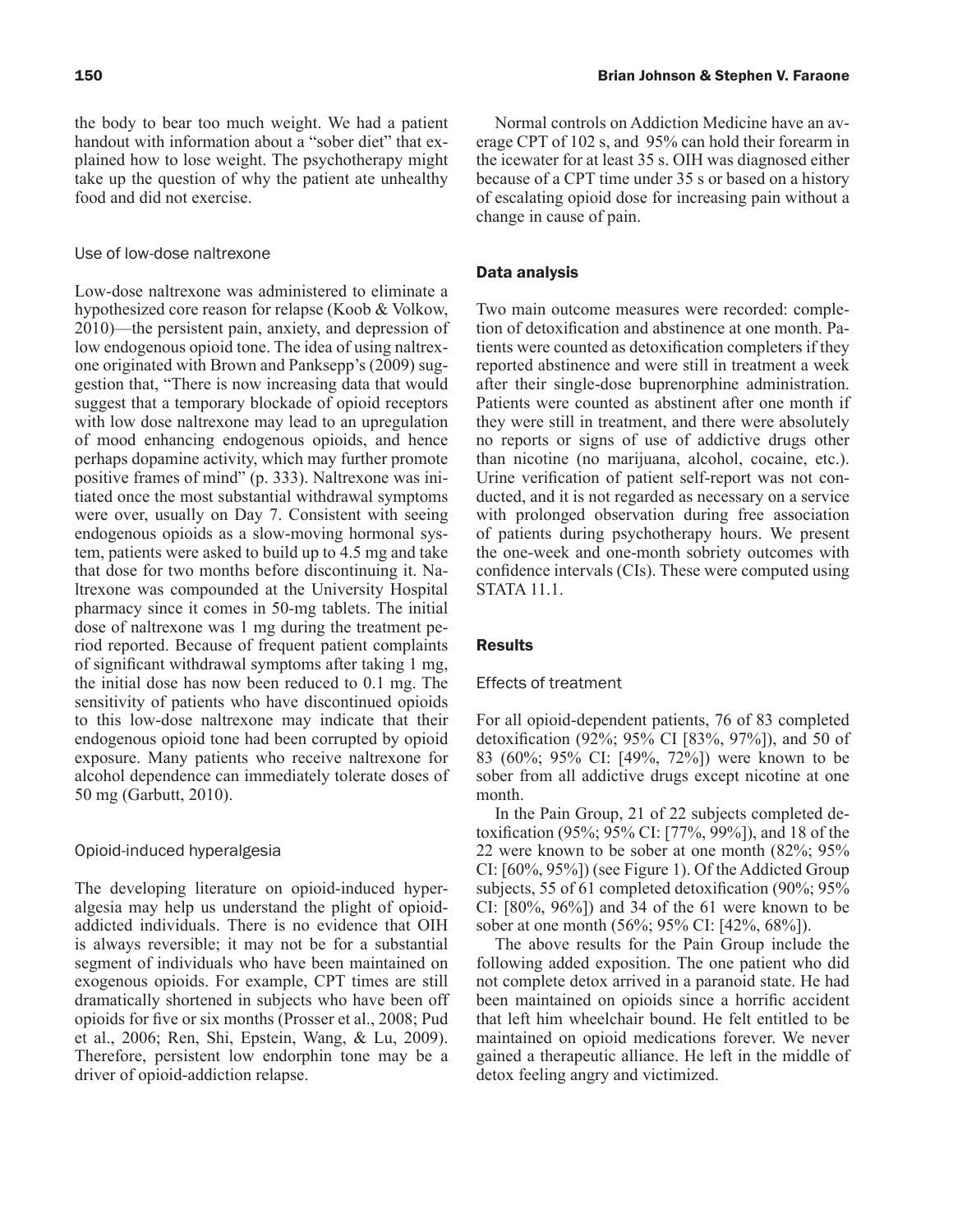

Figure 1. Outcomes of treatment.

Three Pain Group patients left treatment before they reached the one-month mark. Their attitude seemed to be, "Thanks. I'm happy to be off opioids. Coming here for more psychotherapy is not worth my time." Therefore, the one-month sober rate for this group may actually be as high as 95%.

#### Secondary measures

When comorbid diagnoses were assessed by group at initial evaluation (see Figure 2; statistics listed in Table 1), we found that there was a much higher frequency of depressive disorders among the Addicted Group (which decreased after one month of treatment). ADHD and borderline personality disorder occurred in a majority of the Addicted Group. Borderline personality was present in only one of the member of the Pain Group. The Pain Group was specifically selected for the presence of chronic pain, so all subjects in that group had chronic pain, but chronic pain was also present in half the members of the Addicted Group. Opioid-induced hyperalgesia was common in both groups, probably because of exposure to opioid suppression of pain drivers with secondary upregulation. Comorbid addiction to alcohol, cocaine, cannabis, and benzodiazepines was common in the Addicted Group, but not in the Pain Group. Nicotine dependence was much more common in the Addicted Group.

Drug dreams were exclusively seen in the Addicted

Group (see Table 2). This interesting result suggests that somehow, despite significant opioid exposure in the Pain Group, the ventral tegmental dopaminergic SEEKING system (Panksepp, 1998) was not changed to produce opioid craving in this group (Johnson, 2001, 2003).

In summary, the Addicted Group demonstrated far more psychopathology than the Pain Group. In addition, sober outcomes for the Pain Group at one month were significantly better.

A result that we currently find unquantifiable has to do with a shift in the quality of relatedness during treatment. Whether addicted or not, patients routinely became more engaged, interactive, animated, and emotionally available during the course of treatment. This change was captured by the husband of one of our pain patients when he said, "I used to go do other things on the weekends because she slept all the time. Now I have the woman I married back." The word "autistic" might well characterize patients maintained on opioids—little interest in human interaction. The autistic behavior reverses with detoxification. Repeat pain scores were not measured, but detoxified subjects generally reported less pain after a month. Their pain lessened, and their interpersonal functioning improved.

One negative outcome was that a 19-year-old man, who completed one month sober from heroin and was discharged after two months of treatment, was found dead of a heroin overdose a month later. A death conference held with the treating staff, mother, and stepfather revealed the following negative factors. The patient adamantly refused to attend Narcotics Anonymous, saying that he would be fine without it. The patient had recently moved away from his mother and back in with his biological father, who had just been released from prison. The father had advised the patient to stop taking the bupropion, which had been so effective for his ADHD.

A second patient decided to experiment with "controlled drinking" during his psychotherapy, and he discuss the results with us. His parents came down for breakfast one morning to find him about to have a respiratory arrest. He had gone into an alcohol-induced blackout and bought heroin. An ambulance was called, and his respiratory arrest occurred on the way to the hospital. He recovered fully. The response of the service to these events is that since the outcomes reported here, new patients arriving with opioid dependence, and their support persons, each receive a rescue kit with which to inject naloxone into the quadriceps as part of responding to an overdose.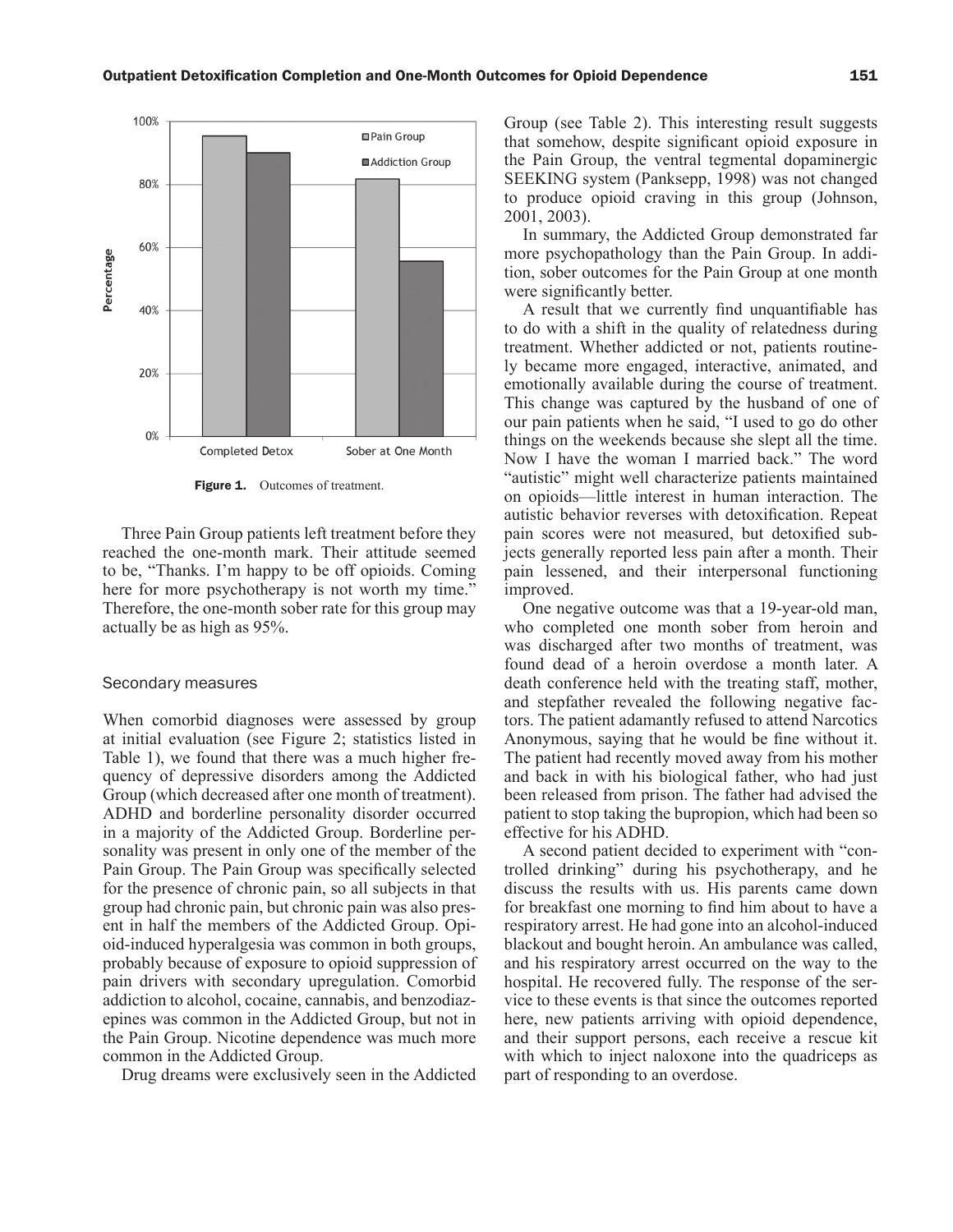**□Pain Group** Addiction Group



|                                     | Pain Group<br>$(N = 22)$ |                |            |    | <b>Addicted Group</b><br>$(N = 61)$ |            |                  |          |
|-------------------------------------|--------------------------|----------------|------------|----|-------------------------------------|------------|------------------|----------|
| Type of Patient                     | No                       | Yes            | % of total | No | Yes                                 | % of total | $\boldsymbol{p}$ | $\chi^2$ |
| Initially depressed <sup>a</sup>    | 16                       | 3              | 16         | 29 | 32                                  | 52         | .005             | 7.9      |
| Depressed at one month <sup>a</sup> | 15                       | $\overline{2}$ | 12         | 29 | 11                                  | 28         | .195             | 1.7      |
| <b>ADHD</b>                         | 22                       | $\theta$       | $\theta$   | 27 | 34                                  | 56         | .000             | 20.8     |
| Borderline personality              | 21                       |                | 5          | 26 | 35                                  | 57         | .000             | 18.4     |
| Chronic pain                        | $\boldsymbol{0}$         | 22             | 100        | 30 | 31                                  | 51         | .000             | 16.9     |
| <b>OIH</b>                          | 7                        | 15             | 68         | 41 | 20                                  | 33         | .004             | 8.3      |
| Alcohol dependence                  | 21                       |                | 5          | 47 | 14                                  | 23         | .054             | 3.7      |
| Cocaine dependence                  | 22                       | $\overline{0}$ | $\theta$   | 48 | 13                                  | 21         | .018             | 7.8      |
| Nicotine dependence                 | 12                       | 10             | 45         | 11 | 50                                  | 82         | .001             | 5.6      |
| Benzodiazepine dependence           | 19                       | 3              | 14         | 41 | 20                                  | 33         | .085             | 3.0      |
| Cannabis dependence                 | 21                       |                | 5          | 41 | 20                                  | 33         | .009             | 6.8      |

| Table 1. |  | <b>Comorbid diagnoses by group</b> |  |  |
|----------|--|------------------------------------|--|--|
|----------|--|------------------------------------|--|--|

*Note:* Significance values calculated by Pearson chi-squared comparison with one degree of freedom. All measures indicate diagnosis at initial evaluation except for depression, which was also evaluated at one month. ADHD = attention deficit hyperactivity disorder; OIH = opioidinduced hyperalgesia.

<sup>a</sup> In the Pain Group, only 19 out of 22 subjects were included in the initial assessment of depression because the remaining three were concurrently in active treatment for mood disorder; 2 of those subjects did not complete the one-month followup and were not included in that measure. See text for details.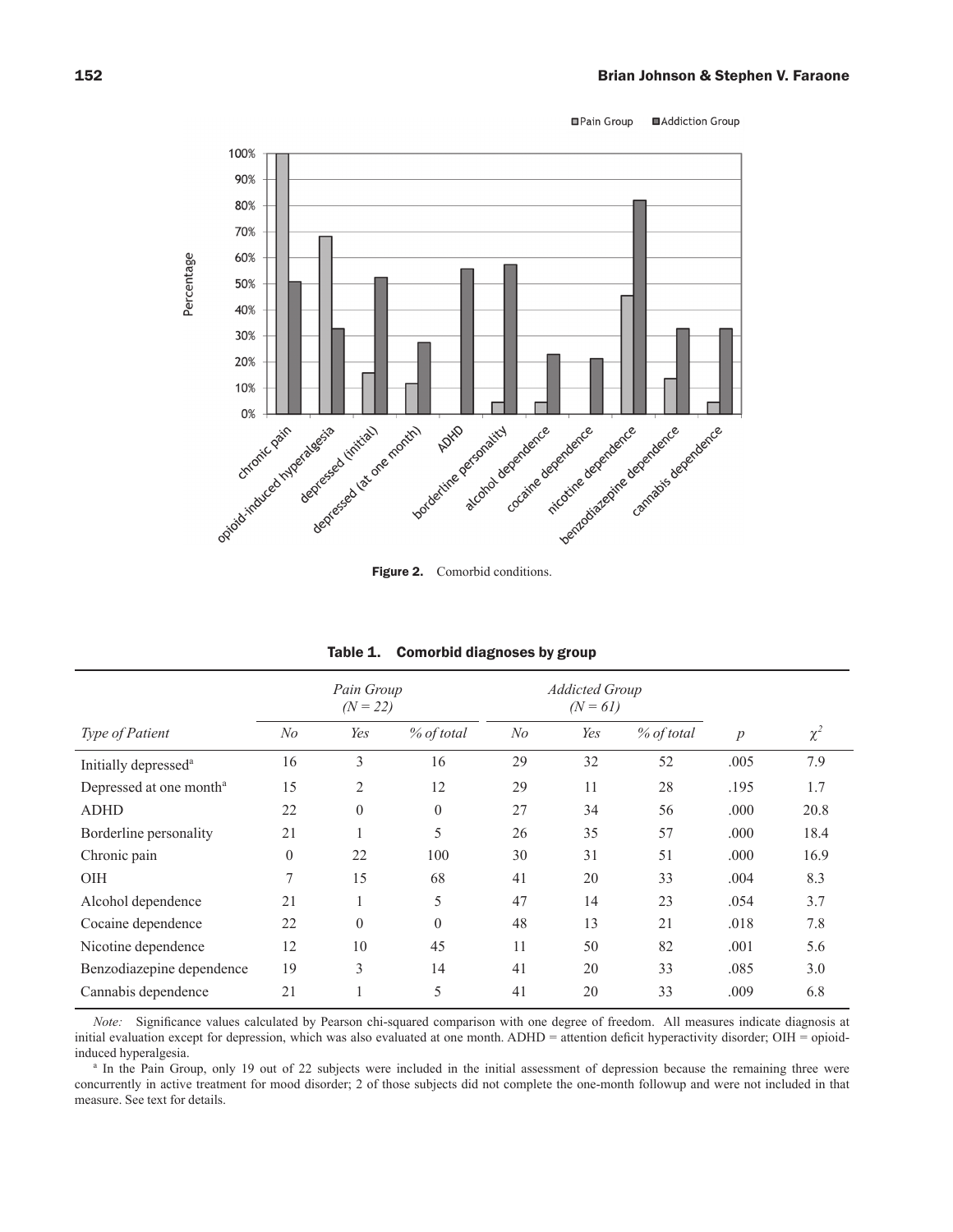|                       | Pain Group<br>$(N = 18)$ |          | <b>Addicted Group</b><br>$(N = 56)$ |                |     |            |                  |          |
|-----------------------|--------------------------|----------|-------------------------------------|----------------|-----|------------|------------------|----------|
| Drug dream            | N <sub>o</sub>           | Yes      | % of total                          | N <sub>o</sub> | Yes | % of total | $\boldsymbol{p}$ | $\chi^2$ |
| Opioid dreams         | 18                       | $\theta$ | $\theta$                            | 34             | 22  | 39         | .002             | 10.1     |
| Alcohol dreams        | 18                       | $\theta$ | $\theta$                            | 52             | 4   | 8          | .244             | 1.4      |
| Cocaine dreams        | 18                       | $\theta$ | $\theta$                            | 51             | 5   | 9          | .189             | 1.7      |
| Cannabis dreams       | 18                       | $\theta$ | $\theta$                            | 52             | 4   | 8          | .244             | 1.4      |
| Nicotine dreams       | 18                       | $\theta$ | $\theta$                            | 53             | 3   | 5          | .316             | 1.0      |
| Benzodiazepine dreams | 18                       | $\theta$ | $\theta$                            | 52             | 4   | 8          | .244             | 1.4      |

Table 2. Presence of drug dreams by group

*Note:* Significance values calculated by Pearson chi-squared comparison with one degree of freedom. All measures indicate diagnosis at initial evaluation except for depression, which was also evaluated at one month. Not all subjects were asked about drug dreams.

## **Discussion**

The main finding was that this neuropsychoanalytic approach for detoxification of opioid-dependent patients has been shown to be relatively effective, based on a single case series. In addition to the success of the treatment in terms of detoxification and one-month abstinence, the contrast of the Pain Group and the Addicted Group revealed several features that merit further investigation as well:

- The *DSM–IV* criteria for opioid dependence were met by patients in the Pain Group, but they did not seem to be addicted. Rather, these patients seem stuck in a place where they could not stop taking their drug because the nature of the withdrawal syndrome is simply too difficult to negotiate. Given a means to go through withdrawal that was tolerable, this group appears to have been happy to give up their drug. Pain was consistently more tolerable after detox and a course of low-dose naltrexone. *DSM–V* (APA, 2013) criteria for Opioid Use Disorder would also be met by these patients. This suggests that future *DSM* criteria might account for this distinction between simple fear of withdrawal and opioid addiction as different underlying reasons for continued opioid use.
- The Addicted Group seems to have been dramatically sicker: depression, ADHD and borderline personality disorder were much higher in this group. The comorbid conditions probably contributed to their lower levels of abstinence and detox completion.
- 40% of the Addicted Group reported drug dreams, whereas none of the Pain Group reported drug

dreams. Drug dreams may actually represent a change in the SEEKING system that is permanent, as described by Solms (2000). Our finding, while not definitive, provides more evidence that drug dreams may be used as a marker of a biological change in the brain that is pathognomonic for addiction, as we have previously discussed (Johnson, 2001, 2003).

We would like to highlight some aspects of our approach—as compared, for instance, to the Ziedonis et al. (2009) or Katz et al. (2009) studies—that we believe contributed to the effectiveness of the treatment. In our study:

- Patients were required to ask for help before arriving.
- The first focus of our treatment was on making a therapeutic alliance, with abstinence from all drugs as a shared goal of patient, sober support person, and treaters.
- Not admitting patients to a hospital for detoxification, and providing medical treatment in a psychiatric model where psychotropic medications were prescribed routinely by providers of psychotherapy, allowed for a seamless continuity of care rather than a need to switch providers from inpatient to outpatient facilities. During detoxification, patients made a powerful therapeutic alliance that carried them through the balance of the treatment. Although treatment was provided by physicians, the cost of treatment using this model is a fraction of that for one that requires inpatient admission. Although we are not able to estimate the exact savings in this study compared to inpatient admission, future work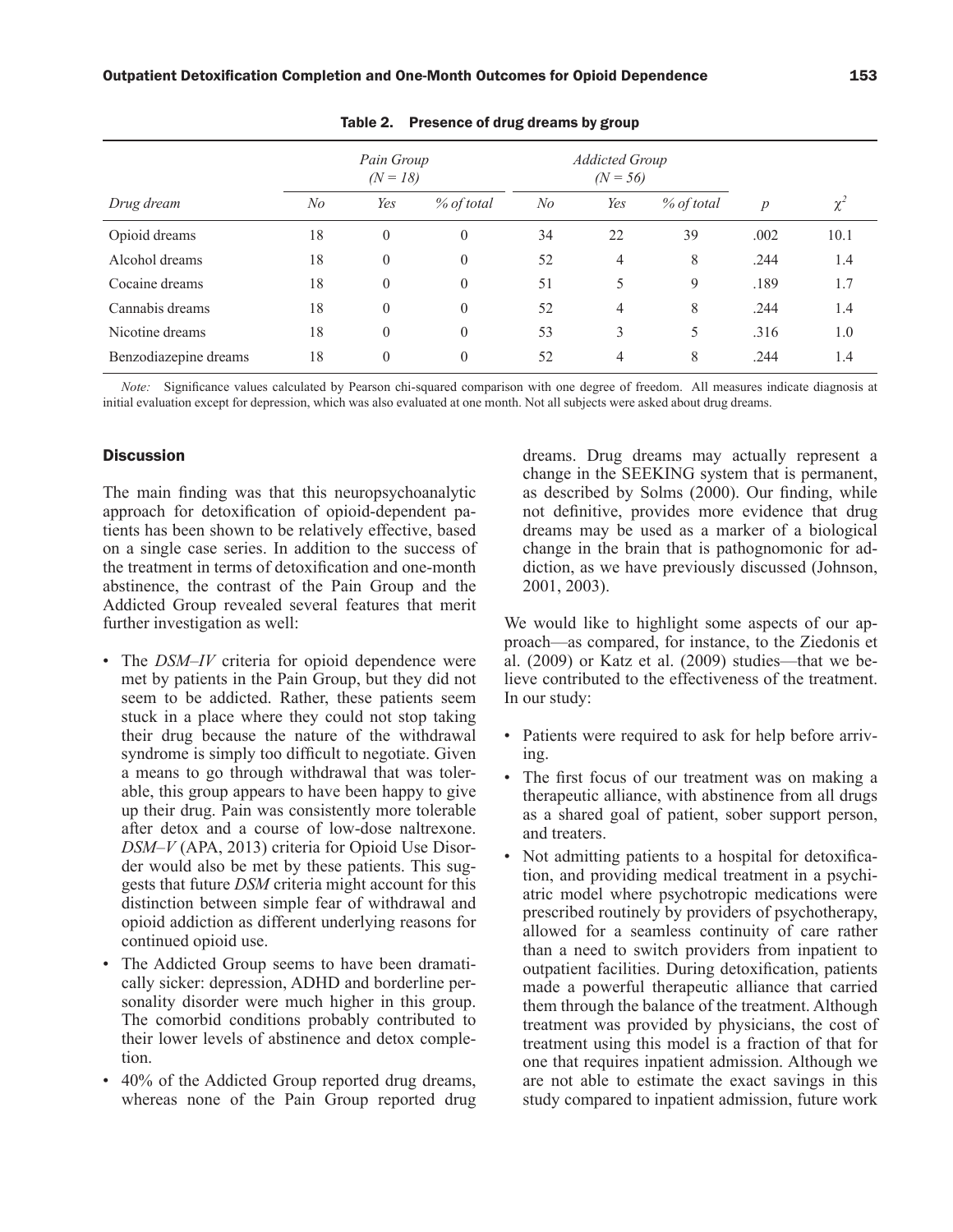should address cost comparisons of this regime with such treatment as usual.

- Buprenorphine was only given once. It may be that other detoxification protocols change physical dependence from a short- to a long-acting opioid, buprenorphine, and the protracted withdrawal created by this approach is less tolerable than our one-time dosing.
- Drug dreams were routinely interpreted as evidence of ongoing midbrain-based craving. One goal of treatment was to make patients aware that they had a lifelong brain disease.
- We asked patients to introspect about the effect of cigarette smoking on craving for opioids. A consistent neuropsychoanalytic interpretation was that it is difficult to use one intensely addictive drug, nicotine, and to stay off opioids (Stuyt, 1997).
- Typical of the neuropsychoanalytic stance, we helped patients be more conscious of both the biological processes that create craving and the hostility involved in using drugs. This hostility was often in evidence directly in the patient–therapist relationship.
- Therapists were taught to leave the agenda up to the patient and to make interpretations regarding difficulty with relationships directly in the room—not, "You seem to get angry at Aunt Sallie a lot," but, rather, "You seem to get angry at me a lot: tell me about that."
- We took a motivational interviewing-like stance regarding 12-Step programs as part of the treatment for example, exploring with the patient the idea that, "Most people who have reliable recoveries go to NA or AA, why wouldn't you?" Treaters were quite interested in the answers and tried to understand the reluctance to engage in this valuable community resource.

As a summary, we can now answer the questions posed during the introduction.

1. *Can we do any better with detoxification, or will we find the expert opinions cited are confirmed? Once addicted to opioids, is it better for physicians to maintain patients?*

The findings reported here are preliminary evidence that there may indeed be a better way. In this case series of 83 subjects, 92% completed detoxification and 60% were known to be sober from all drugs except nicotine at one month. A repeated case series followed for a longer period of time is, of course, necessary to

provide additional data, and controlled trials are ultimately necessary to evaluate the merits of this innovative approach.

## 2. *Is there a difference between patients who are maintained on opioids for physical pain and patients who are addicted to opioids?*

We suggest that the striking difference between the two groups may contribute to the development of more effective treatment going forward. Psychopathology was low in the Pain Group. None of them experienced drug dreams, hypothesized to represent a shift in functioning of the midbrain craving pathway (Johnson, 2001). Given these findings, we suggest that physicians should be more open to shifting patients from long-term opioid maintenance to alternative treatments. It appears that although physicians in the twenty-first century have become skilled at getting patients on opioid maintenance for chronic pain, they do not have good skills for reversing the process. Our findings represent a way for meeting the need to develop those skills, as many of these patients were grateful to have a way to get off opioids and, furthermore, found that their pain was reduced by the treatment. Whereas these patients had previously found the withdrawal syndrome punishing, frightening, painful, and intolerable when they tried to discontinue opioids, neuropsychoanalytic treatment offered a relatively benign experience. There was nearly complete adherence to treatment. Outcomes were good.

For the Addicted Group, things were more complicated. Drug dreams were common. Other drugs were commonly involved in the addictive illness. Borderline personality disorder and ADHD disorder both probably contributed to difficulty with the therapeutic alliance. Opioids seemed to be used to diminish the unpleasure of drug craving and to ameliorate problems with relatedness. The course of illness is affected by character functioning, which was less flexible, adaptive, and tolerant of discomfort for this group. However, given these challenging complications, we still found that detoxification completion and abstinence rates were high, suggesting that this treatment is also effective for patients with more entrenched motivations to continue using opioids.

3. *What do we notice about patients who go through this process? Do they seem autistic when their dose of opioid is high? Do they become panicked during withdrawal? If so, is there anything we can do about it, or will they flee back to opioid use?*

We did collect information suggesting that indeed the use of opioids had been associated with an "autistic"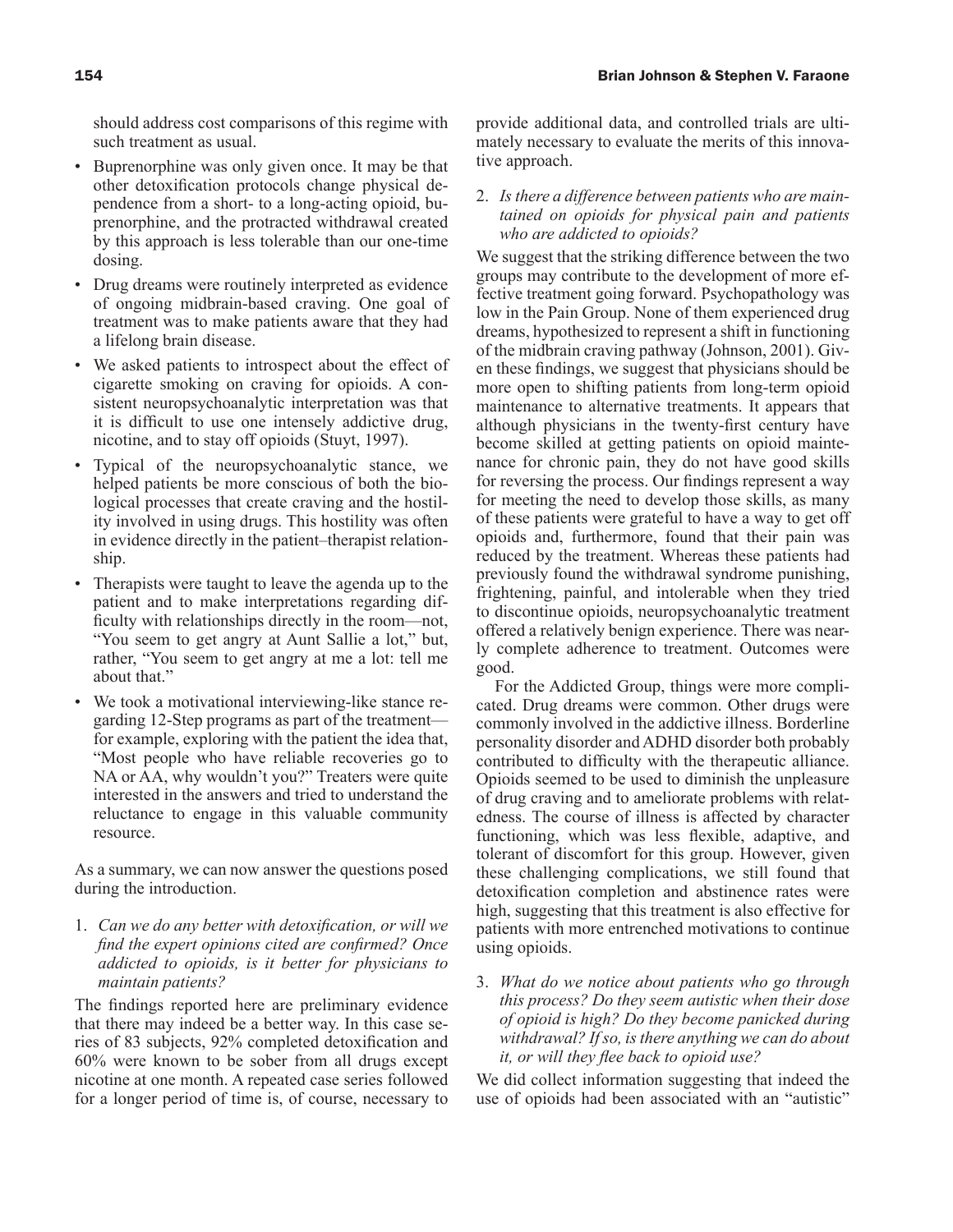stance (to be discussed in greater detail below), as comments from the patients and from their support persons indicated that there had been an avoidance of human contact during the period of opioid administration, which was then reversed with detoxification. For example, one woman said that she had spent several years mostly in her bedroom, where her focus was taking opioid pills prescribed for a supposedly disabling pain condition. She had been annoyed by comments her family made, such as, "Where is Jane?" During the treatment period, her father came in with her one day and remarked that she had called him from the supermarket asking if she could pick anything up for him while she was there, noting, "She hasn't called me in years!"

Some patients described a creepy feeling of social vulnerability and unease during withdrawal. The patients who did not complete their treatment seemed overwhelmed by their return to having relationships without exogenous opioid administration. However, it also seems that the use of neuropsychoanalytic interpretation may have directly counteracted this tendency, providing patients with more engagement and interpersonal contact through the deep inquiry provided in sessions, compared to more superficial questions like, "How is your pain?" which they may have encountered in other settings. This innovation in treatment, along with the immediate diagnosis and treatment of comorbid psychopathology, may have facilitated the outcomes described.

## Limitations

The authors are aware that there are a number of limitations of the case series presented.

- There was no comparison group, such as a group receiving a different treatment approach.
- There was no independent verification of participant self-reports. We did not break the analytic frame of the treatment by asking for urine proof of veracity of self-report. However, we must note that many patients reported relapse, and they were continued in treatment without penalty. Using opioids was seen as evidence that addiction is a difficult disease, rather than failure of the participant, and reasons for relapse were explored as an aspect of the treatment. Therefore, while self-reports may have been inaccurate, there was no programmatic reason for patients to be dishonest. There was no penalty for using opioids or any other drug. Some patients were detoxified repeatedly, with constant psychotherapy

regarding unconscious reasons for reinstituting use of a drug that had caused harm to them. Urine drug screens seem to be employed in other treatment models as part of community policing, collaboration with law enforcement officials, or to remove patients from treatment for relapsing—as if to punish them for being ill. Use of urine drug screens was reported by some patients to undermine their alliance with treatment and to promote a kind of cops-and-robbers contest to see if they could defeat the surveillance by hiding their drug use.

- The bulk of the treatment was provided by inexperienced psychotherapists with limited training, although this was mitigated by substantial treatment contact for all patients by the first author.
- Assessments were done by the first author/treater and other service providers rather than by an independent evaluator.
- The number of subjects in this clinical case series is small, because not all patients who entered treatment in our service were consented for inclusion in our IRB-approved outcome study; some were missed in the rush of clinical work.

## A new metapsychology of endogenous opioid function

Having described a case series that indicates that a novel approach—integrating neuropsychoanalytic treatment with a low dose of opioid antagonism—and demonstrating a high degree of success in detoxification and abstinence, we would like to offer some thoughts as to the possibly underlying mechanisms of the success of this treatment and the previously existing opioid dysregulation the treatment may have targeted. We believe that our model illuminates why opioid dependence has been difficult to treat with an abstinence-based approach and why the outcomes reported above are relatively good.

Endogenous morphine, "endorphin," was first described in the 1970s (Snyder, 2004). Like a hormone, endorphin circulates through the blood to multiple receptor sites, affecting a number of physiological processes in the body and brain. Endorphin-containing leukocytes are part of the immune system (Rittner, Brack, & Stein, 2008). An important site of opioid receptors is in the gut. Exogenous opioid administration results in constipation. Withdrawal features symptoms of gut hyperactivity, including cramps, diarrhea, and vomiting.

A key function of endorphin is to ameliorate pain. For example, there is a sudden spike of endorphin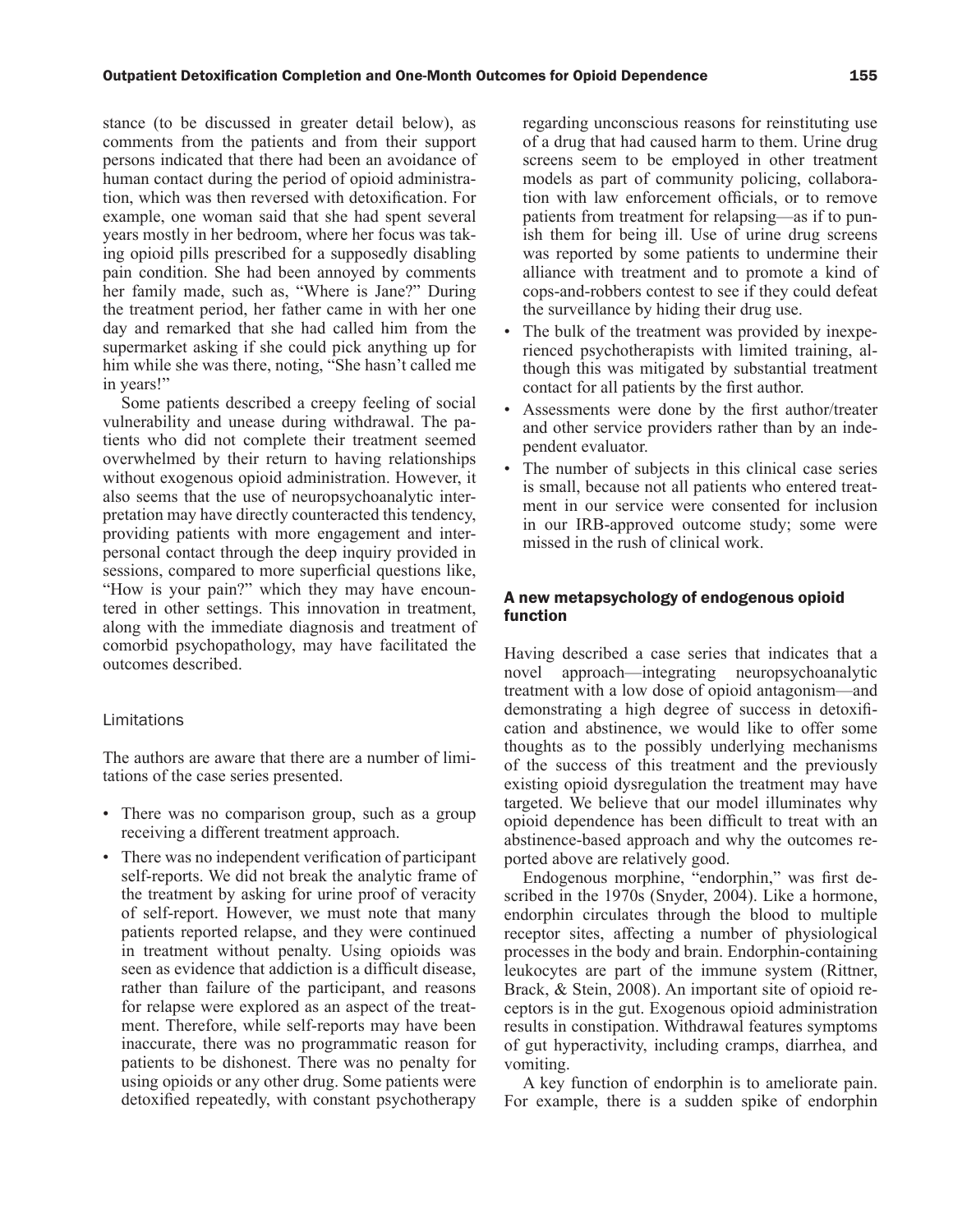

Figure 3. Metapsychological model: hypothesized relationship of pleasure and opioid tone in subcortical pathways.

production during labor (Brimsmead, Smith, Singh, Lewin, & Owens, 1985). It has been argued that this primitive analgesic function has been adapted in mammals to modulate social interactions (Eisenberger, Lieberman, & Williams, 2003; Stein et al., 2007). Furthermore, endorphin stimulation has been linked to pleasure (Robinson & Berridge, 1993) and is thought to be involved with basic well-being as well as positive social interactions, as opioid agonism and antagonism has a number of effects on social interaction (Panksepp, 1998).

Given this body of evidence, we have developed the metapsychological model represented in Figure 3. In the spirit of dual-aspect monism (Solms & Turnbull, 2002), we argue that endorphin can be measured objectively and can also be felt/introspected. At optimal levels of opioid stimulation (represented at the center of the graph), healthy individuals find pleasure in human interactions. We argue that we all unconsciously strive to keep endogenous opioid tone in this optimal zone.

This model may be illustrated with the following prototypical experience:

If you haven't seen your children all day because you have been at work, you urgently want to play with them. Playing with them will bring your endogenous opioid tone from substandard (the left side of the graph in Figure 3) to optimal (top of the graph).

Five hours later, after plenty of engagement, you need them to go to bed. Your endogenous opioid tone has overshot the peak. You are in the dysphoric zone (the right side of the graph). You want to sit quietly by yourself until your tone returns to the optimal level. This oscillation of opioid tone (represented by the bar under the peak of the inverse U) occurs in a narrow range.

Panksepp (1979) has suggested that when endorphin tone is too high, autistic behaviors result. In this condition, human contact "hurts." Autistic persons do not even want to look at others; it is too painful. Supporting this view are reports that blockage of endogenous opioids with high-dose naltrexone promotes social behavior (e.g., Leboyer et al., 1990; Panksepp & Lensing, 1991) and ameliorates autistic gaze avoidance (Lensing et al., 1995).

This model of dysphoria as a result of exceeding the midpoint of endogenous opioid function would explain why exogenous opioids are aversive for most people. One commonly hears from healthy people that they avoid opioids. One example of a randomized, doubleblind study of intravenous ketorolac versus intravenous morphine for limb injuries (Rainer et al., 2000) showed that 5% of subjects had side effects from ketorolac while 89% complained of side effects from morphine, which was also less effective for pain. Sedation was complained of by 59% of subjects, 75% said they were dizzy, and 37% said they were nauseous. While both groups rated their satisfaction with management of the emergency department equally (a question to show that each group could be satisfied equally), satisfaction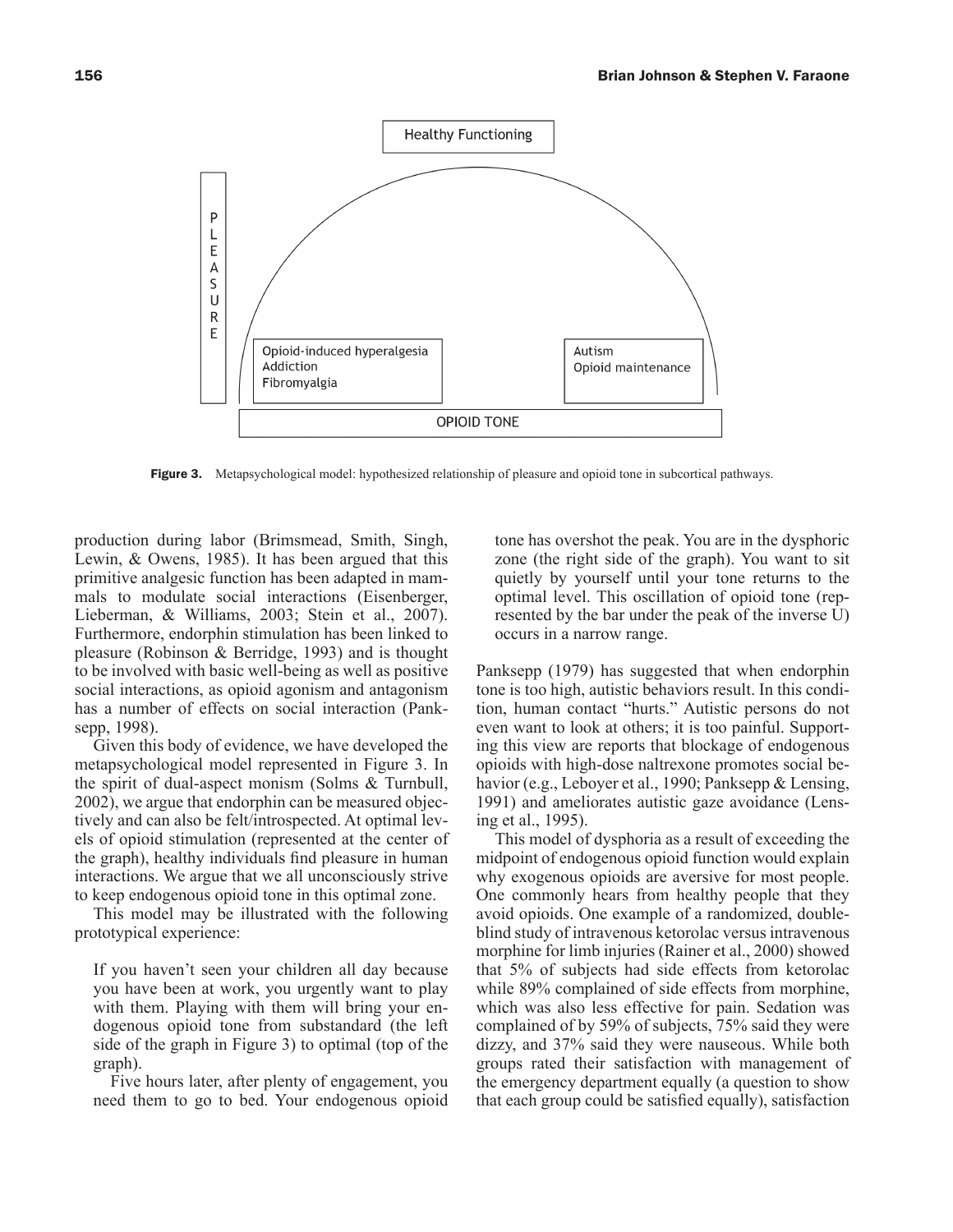with analgesia was significantly better for ketorolac than for morphine.

We would suggest that most healthy people are already optimizing endogenous opioid tone via frequent pleasurable human interactions. Exogenous opioid administration pushes these well-functioning persons into the autistic/dysphoric range. These individuals will avoid taking opioid medications with the possible exception of when suffering from intense pain. If an individual with normal relatedness suffers from chronic pain and begins taking maintenance opioid medications, he or she will begin functioning in the autistic spectrum of relatedness; human interactions will be avoided.

At the low end of endogenous opioid functioning, opioid-induced hyperalgesia, fibromyalgia, and addiction ensue. Putting these three disparate pathologies together is important conceptually, and it underpins our discussion of the empirical results reported in this article, because each pathology reveals a different aspect of endogenous opioid function.

Opioid-induced hyperalgesia, in which sensitivity to pain increases following chronic opioid administration, has been investigated using animal models, and its existence in humans is gaining acceptance (Huxtable, Roberts, Somogyi, & Macintyre, 2011). Mu-opioids are subject to multiple modulators: dynorphin (an opioid whose function appears to be antagonistic to muopioids), corticotrophin-releasing factor (CRF; Koob & Volkow, 2010), glutamate, and substance-P (Chu & Angst, 2008). As seen in Figure 4, which describes the "opponent process" in the central nervous system,

a single dose of opioid provokes the "a" process—a reduction in pain, anxiety, and depression. The brain responds with the "b" process, increasing drivers of pain, anxiety, and depression such as dynorphin, CRF, glutamate, and substance-P to reestablish sensitivity to inputs such as pain that maintain tissue integrity. There is an overshoot of the b process. When given for chronic pain, opioids gradually exacerbate the pain because of the brain's b process, making the recipient of opioids increasingly pain-sensitive.

The value of considering the neuroscience underlying opioid-induced hyperalgesia becomes evident when combining it with psychological determinants of opioid addiction, which is thought to be related to the involvement of mu-opioids in reducing psychological distress. Opioid administration stops distress vocalizations in young animals separated from their mothers (Panksepp, 1998), and it probably also corrects the distress of inability to form safe relationships in humans. For example, in the first author's case report of the psychoanalysis of a man with heroin addiction (Johnson, 2010), annihilation anxiety entered the transference when the patient stopped using heroin during the psychoanalysis. The underlying childhood vulnerability had to do with repeated abandonments, beginning when his parents separated, followed by his mother leaving him at an orphanage when he was 2 years old. Repair of the ability to effectively modulate interpersonal distance, conducted within the transference relationship, resulted in sustained recovery from opioid addiction over the 9-year follow-up period.



Figure 4. The "opponent process" in the central nervous system. (Reproduced by permission of Elsevier Science Inc., from G. F. Koob & M. Le Moal, "Drug Addiction, Dysregulation of Reward, and Allostasis," *Neuropsychopharmacology,* Vol. 24, 2001, pp. 97–129. © 2000 American College of Neuropsychopharmacology.)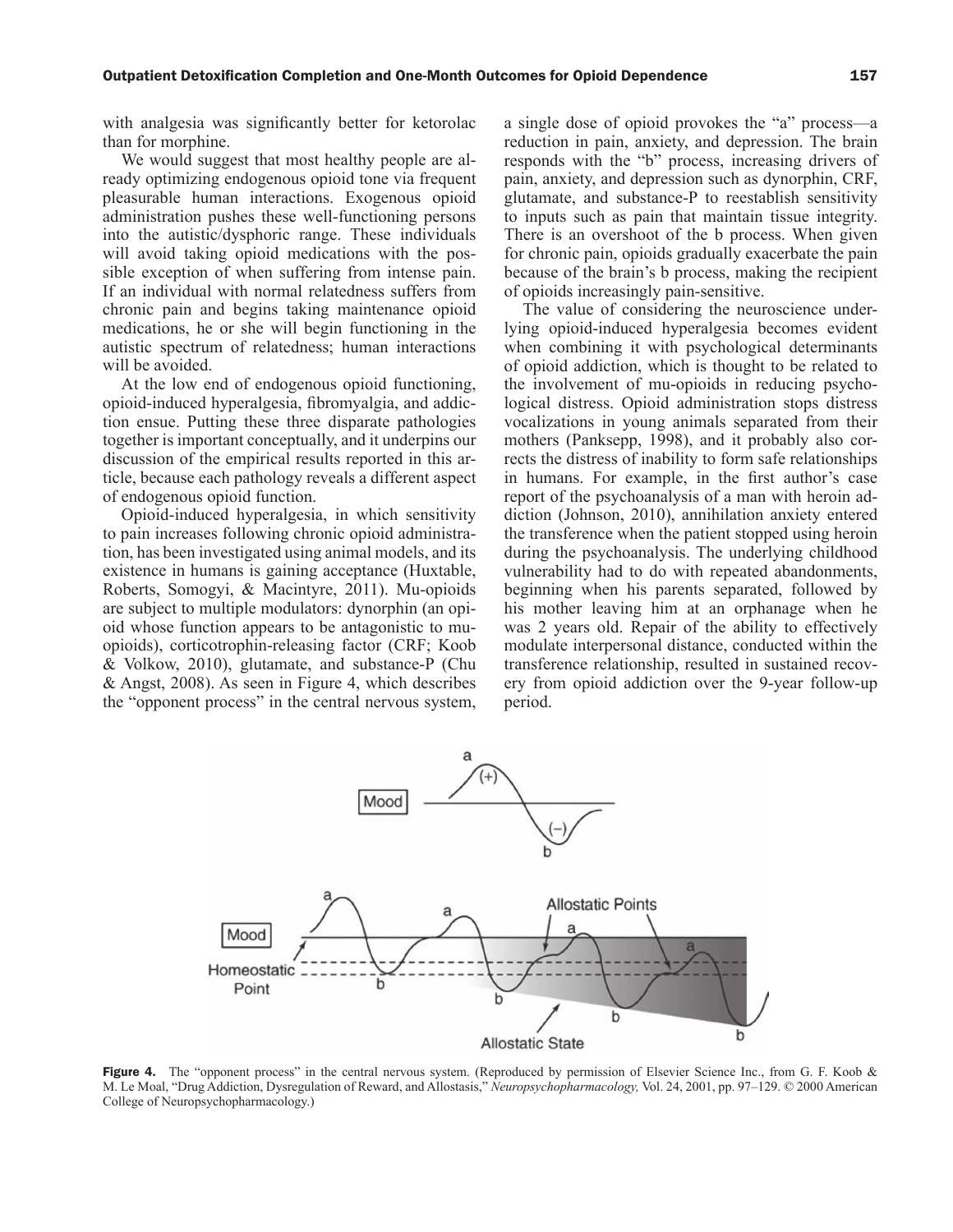Prescription opioid abuse, to the extent that it is addressing this aspect of opioid activity, might be described as, "A person in a pill." One patient remarked, "You know that feeling you get in your heart when you are in love? That's how I feel when I take an Oxycontin." From this perspective, only individuals who have difficulty obtaining satisfying endogenous opioid tone from human relationships would be vulnerable to becoming dependent on opioid self-administration to feel "good."

Combining the concepts of opioid addiction as an attempted solution to feeling calm/related via the use of exogenous opioids, and the concept of opioid-induced hyperalgesia as a condition where chronic opioid administration results in an overshoot of CRF, glutamatergic, dynorphin, and substance-P as well as other, currently unknown drivers of the "b" process, opioid-addicted individuals would be hypothesized to move from a state where exogenous opioids fix their dysphoria to a state where the dysphoria is neverending. Each dose of exogenous opioid would help temporarily, but the overall trend of pain, anxiety, and depression would continue to worsen as the system adjusts to increased levels of exogenous opioids (Figure 4). The person is conscious of the "a" process—every dose of opioid helps with pain, anxiety, and depression. The person is not conscious of the "b" process; the brain rebels against opioid agonism by increasing the neurochemical drivers of pain, anxiety, and depression. Trapped between use of a drug that insidiously causes an increase of dysphoria and discontinuing the drug and suffering the withdrawal syndrome features of unmodulated pain, anxiety, and depression (inability to feel the presence of others via endogenous opioid tone), there would be a potent force militating towards persistent use of the exogenous opioid.

We suspect that a low-opioid state can also be induced by an autoimmune reduction in central nervous system tone and that this is the cause of fibromyalgia (Ramanathan, Panksepp, & Johnson, 2012). The cardinal symptom of fibromyalgia is generalized pain. There are 18 classic "trigger points" that are often found (Wolfe et al., 1990). These points are situated at oddly random points on the body, such as the fat pad on the inside of the knee. In addition to generalized pain, common coexisting findings include "fibrofog"—difficulty thinking—and an odd state of unrelatedness (Smith & Barkin, 2010) that makes fibromyalgia patients difficult to treat. Fibromyalgia has a definite gender unevenness—5% of women, 1.5% of men (Neuman & Buskila, 2003)—which reflects the 3:1 female/male ratio seen in autoimmune diseases. Comorbid psychiatric disorders are common in fibromyalgia. Of patients with fibromyalgia, 75% have a mood disorder, 60% have an anxiety disorder, and 26% have a substance-use disorder (Arnold et al. 2006). Fibromyalgia patients are most commonly treated with exogenous opioids (Berger et al., 2010), although there is no evidence base that this treatment is effective.

In autism, endogenous opioid tone is too high. In fibromyalgia, it is too low. An analogy would be hyperthyroid and hypothyroid states. Just as hyperthyroidism is treated with medications that suppress the expression of thyroid hormone, high-dose naltrexone might be used to ameliorate symptoms of autism. Just as low thyroid function is treated with exogenous hormonal replacement, fibromyalgia would have to be treated with an intervention that increases endogenous opioid tone. Unlike the situation with the peripheral thyroid gland, the expression of endogenous opioid hormones by the brain means that there are intersecting checks and balances against too much opioid tone.

This is where the concept of intense brain regulation of endogenous opioid tone can be used to design an effective treatment. Exogenous opioids would be hypothesized to be helpful in the short term, but they would worsen the disease in the long term by inducing the "b" process of drivers of pain, anxiety, depression, and separation-distress. Ramanathan, Panksepp, and Johnson (2012) showed the efficacy of low-dose naltrexone for fibromyalgia over a six-month course of treatment. A transient blockade of opioid receptors is hypothesized to induce a rebound of endorphin tone (Brown & Panksepp, 2009) by opponent process. For addicted patients, low-dose naltrexone was used to induce a return to normal endogenous morphine tone after suppression by exogenous hormone. So treatment of fibromyalgia and of opioid dependence would both involve the use of low-dose naltrexone to restore normal endogenous opioid tone. Naltrexone administration would have to be permanent for fibromyalgia because the tissues involved in endogenous opioid tone have been damaged by an autoimmune diathesis. In contrast, naltrexone administration for opioid dependence is likely to be needed only until exogenous opioid suppression of hormonal function has been reversed.

Two clinical observations are important in a discussion of this innovative treatment. Initially, most patients are intolerant of low-dose naltrexone immediately after detoxification. Patients describe a renewal of opioid-withdrawal symptoms on taking 1/1,000 of the usual dose of naltrexone given for alcohol dependence (0.1 mg). They often report gut cramps, diarrhea, increased pain, sweating, and anxiety. However, if the low-dose naltrexone works optimally, patients then describe and show a very positive state that probably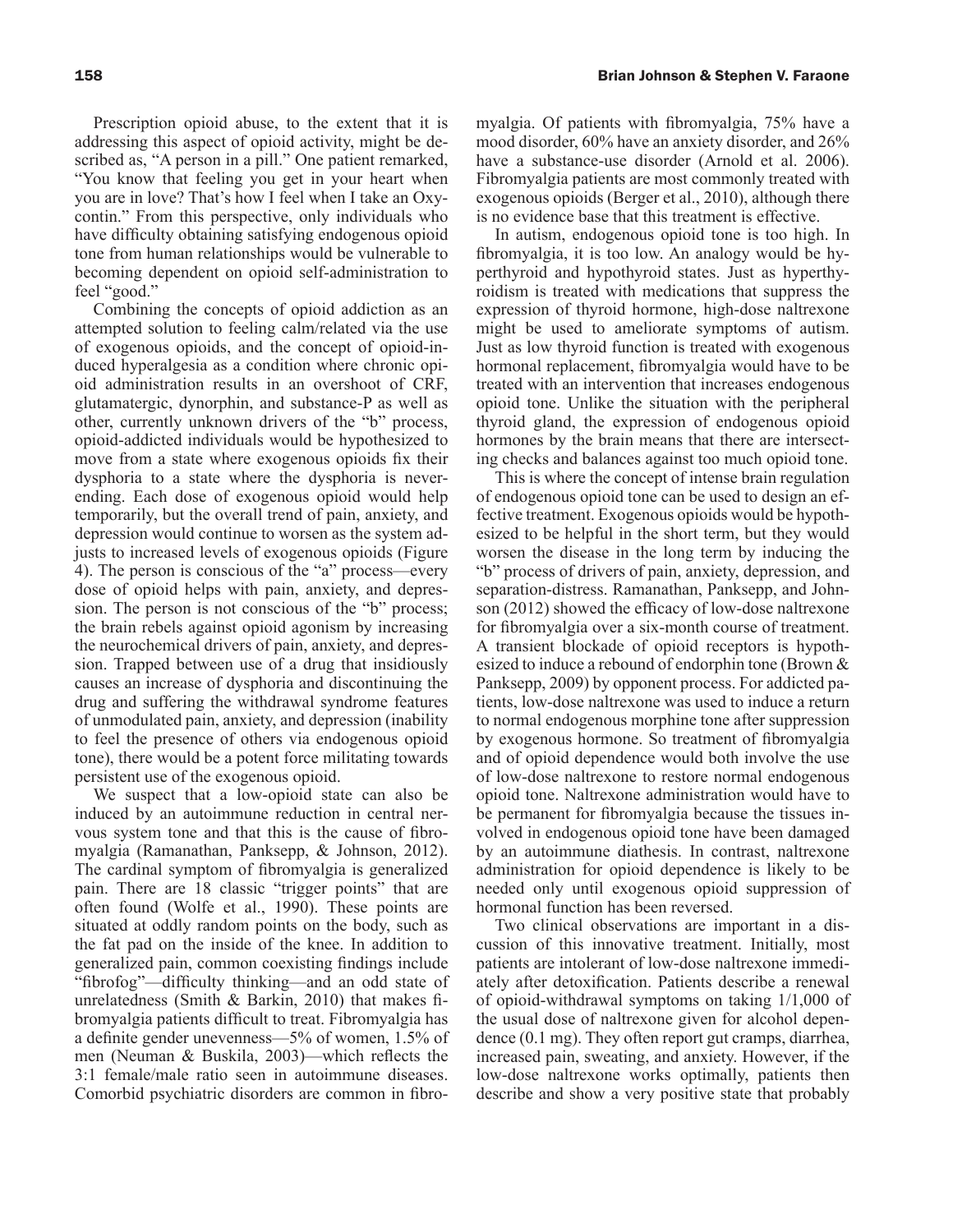reflects endorphin rebound, about an hour after taking naltrexone, including a sense of well-being, increased motor activity, social confidence, volubility, and decreased pain. Both blockade and rebound seem to be observable.

#### **Conclusion**

Neuropsychoanalytic treatment of opioid dependence may be a modality of treatment that is worth further outcomes-based investigation. Ideally, randomized studies of outcomes of buprenorphine and methadone maintenance for opioid addiction would be compared with this approach, in terms of clinical outcomes as well as possible cost savings. The distinction between the Pain Group and the Addicted Group might be taken into account, since our preliminary results suggest that persons with little psychopathology and only a fear of withdrawal have a different course after detoxification from what appears to us to be real addiction.

We have described a unifying conceptualization of diseases involving alterations in central nervous system opioid tone. Both opioid detoxification and fibromyalgia result in low opioid tone. Everything hurts. Anxiety, depression, and a feeling of social unease are generated by low opioid tone. Inability to use human interactions to increase opioid tone may predispose individuals to taking "a person in a pill." Integrating a physiological and psychodynamic perspective may, therefore, improve treatment outcome, as we have described in this case series. We hope these results encourage further exploration of the hypotheses described herein.

#### REFERENCES

- APA (2000). *The Diagnostic and Statistical Manual of Mental Disorders, Fourth Edition (DSM–IV-TR).* Washington, DC: American Psychiatric Association.
- APA (2013). *The Diagnostic and Statistical Manual of Mental Disorders, Fifth Edition (DSM–V).* Washington, DC: American Psychiatric Association.
- Arnold, L. M., Hudson, J. I., Keck, P. E., Auchenbach, M. B., Javaras, K. N., & Hess, E. V. (2006). Comorbidity of fibromyalgia and psychiatric disorders. *Journal of Clinical Psychiatry*, 67 (8): 1219–1225.
- Berger, A., Sadosky, A., Dukes, E. M., Edelsberg, J., Zlateva, G., & Oster, G. (2010). Patterns of healthcare utilization and cost in patients with newly diagnosed fibromyalgia. *American Journal of Managed Care*, 16 (5 Suppl.): S126–137.
- Blondell, R. D., Ashrafioun, L., Dambra, C. M., Foschio, E. M., Zielinski, A. L., & Salcedo, D. M. (2010). A clinical trial comparing tapering doses of buprenorphine with steady

doses for chronic pain and co-existent opioid addiction. *Journal of Addiction Medicine*, 4 (3): 140–146.

- Brands, B., Blake J., Sproule B., Gourlay D., & Busto U. (2004). Prescription opioid abuse in patients presenting for methadone maintenance treatment. *Drug and Alcohol Dependence,* 73 (2): 199–207.
- Brimsmead, M., Smith, R., Singh, B., Lewin, T., & Owen, P. (1985). Peripartum concentrations of beta endorphin and cortisol and maternal mood states. *Australia and New Zealand Journal of Obstetrics and Gynecology,* 25: 194–197.
- Brown, N., & Panksepp, J. (2009). Low-dose naltrexone for disease prevention and quality of life. *Medical Hypotheses,*  72 (3): 333–337.
- Chu, L. F., & Angst, M. S. (2008). Opioid-induced hyperalgesia in humans: Molecular mechanisms and clinical considerations. *Clinical Journal of Pain,* 24: 479–496.
- Dakwar, E., Nunes, E. V., Bisaga, A., Carpenter, K. C., Mariani, J. P., Sullivan, M. A., et al. (2011). A comparison of independent depression and substance-induced depression in cannabis-, cocaine-, and opioid-dependent treatment seekers. *American Journal on Addictions*, 20 (5): 441–446.
- Eisenberger, N. I., Lieberman, M. D., & Williams, K. D. (2003). Does rejection hurt? An fMRI study of social exclusion. *Science,* 302: 290–292.
- Garbutt, J. C. (2010). Efficacy and tolerability of naltrexone in the management of alcohol dependence. *Current Pharmacology Design,* 16: 2091–2097.
- Hay, J. L., White, J. M., Bochner, F., Somogyi, A. A., Semple, T. J., & Rousefell, B. (2009). Hyperalgesia in opioid-managed chronic pain and opioid-dependent patients. *Journal of Pain,* 10: 316–322.
- Huxtable, C. A., Roberts, L. J., Somogyi, A. A., & Macintyre, P. E. (2011). Acute pain management in opioid-tolerant patients: A growing challenge. *Anesthesia and Intensive Care,*  39: 804–823.
- Ives, T. J., Chelminski, P. R., Hammett-Stabler, C. A., Malone, R. M., Perhac, J. S., Potisek, N. M., et al. (2006). Predictors of opioid misuse in patients with chronic pain: a prospective cohort study. *BMC Health Services Research*, 6: 46.
- Johnson, B. (2001). Drug dreams: A neuropsychoanalytic hypothesis. *Journal of the American Psychoanalytic Association,* 49: 75–96.
- Johnson, B. (2003). Psychological addiction, physical addiction, addictive character, addictive personality disorder: A new nosology of addiction. *Canadian Journal of Psychoanalysis,* 11: 135–160.
- Johnson, B. (2009). A "neuropsychoanalytic" treatment of a patient with cocaine dependence. *Neuropsychoanalysis,* 11: 151–167.
- Johnson, B. (2010). The psychoanalysis of a man with heroin dependence; Implications for neurobiological theories of attachment and drug craving. *Neuropsychoanalysis,* 12: 207–215.
- Katz, E. C., Schwartz, R. P., King, S., Highfield, D.A., O'Grady, K. E., Billings, T., et al. (2009). Brief vs. extended buprenorphine detoxification in a community treatment program: Engagement and short-term outcomes. *American Journal of Drug and Alcohol Abuse*, 35 (2): 63–67.